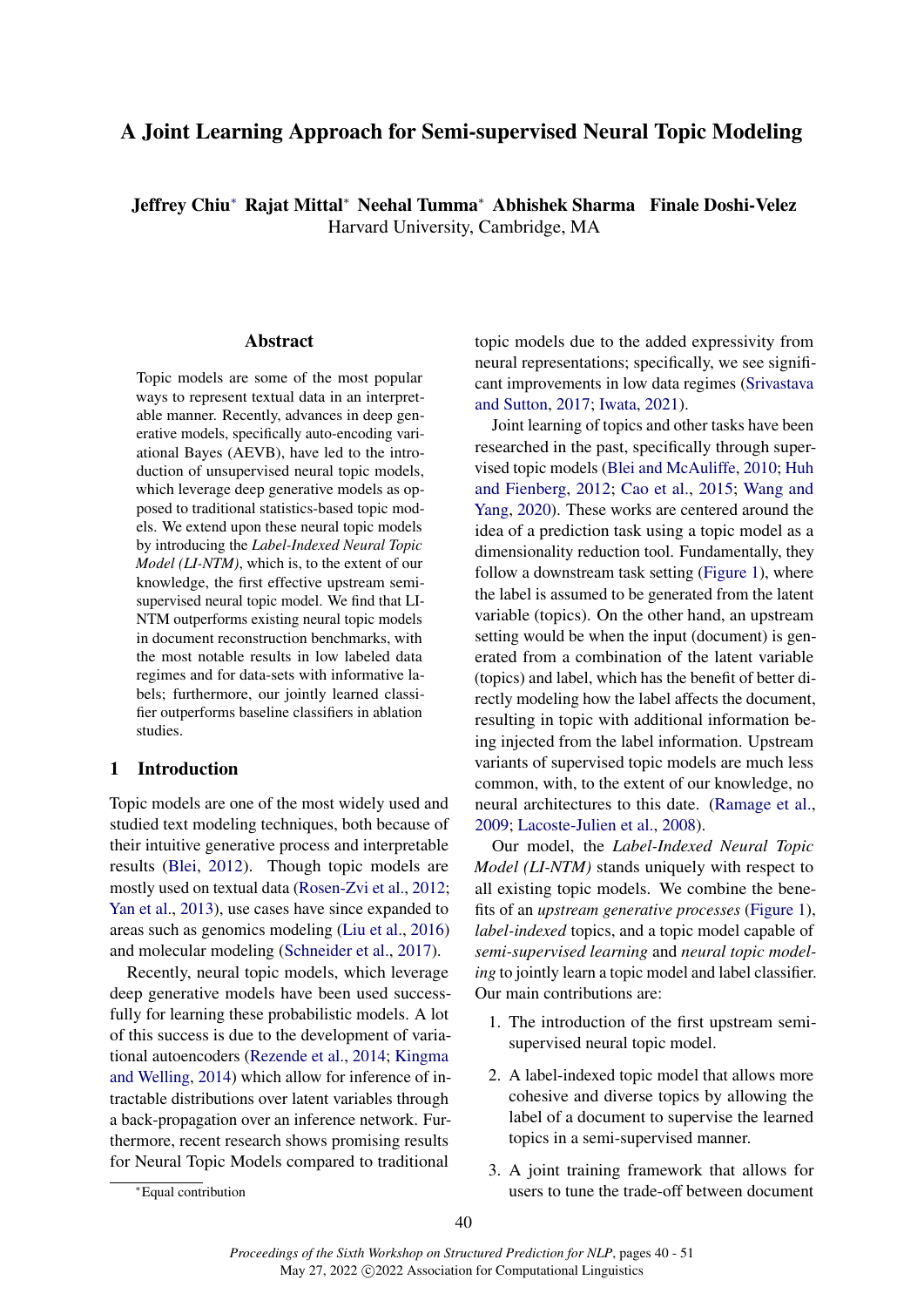classifier and topic quality which results in a classifier that outperforms same classifier trained in an isolated setting for certain hyperparameters.

### 2 Related Work

#### 2.1 Neural Topic Models

Most past work in neural topic models focused on designing inference networks with better model specification in the unsupervised setting. One line of recent research attempts to improve topic model performance by modifying the inference network through changes to the topic priors or regularization over the latent space [\(Miao et al.,](#page-9-11) [2016;](#page-9-11) [Srivastava](#page-9-6) [and Sutton,](#page-9-6) [2017;](#page-9-6) [Nan et al.,](#page-9-12) [2019\)](#page-9-12). Another line of research looks towards incorporating the expressivity of word embeddings to topic models [\(Dieng](#page-8-4) [et al.,](#page-8-4) [2019a](#page-8-4)[,b\)](#page-8-5).

In contrast to existing work on neural topic models, our approach does not mainly focus on model specification; rather, we create a broader architecture into which neural topic models of all specifications can be trained in an upstream, semisupervised setting. We believe that our architecture will enable existing neural topic models to be used in a wider range of real-word scenarios where we leverage labeled data alongside unlabeled data and use the knowledge present in document labels to further supervise topic models. Moreover, by directly tying our topic distributions to the labels through label-indexing, we create topics that are specific to labels, making these topics more interpretable as users are directly able to glean what types of documents each of the topics are summarizing.

#### 2.2 Downstream Supervised Topic Models

Most supervised topic models follow the downstream supervised framework introduced in s-LDA [\(Blei and McAuliffe,](#page-8-1) [2010\)](#page-8-1). This framework assumes a two-stage setting in which a topic model is trained and then a predictive model for the document labels is trained independently of the topic model. Neural topic models following this framework have also been developed, with the predictive model being a discriminative layer attached to the learned topics, essentially treating topic modeling as a dimensionality reduction tool [\(Wang and Yang,](#page-9-8) [2020;](#page-9-8) [Cao et al.,](#page-8-3) [2015;](#page-8-3) [Huh and Fienberg,](#page-8-2) [2012\)](#page-8-2).

In contrast to existing work, *LI-NTM* is an upstream generative model [\(Figure 2,](#page-2-0) [Figure 3\)](#page-2-1) fol-

<span id="page-1-0"></span>

Figure 1: Generative process for downstream vs upstream supervision. Note that in upstream supervision, the label,  $y$ , supervises the document,  $x$ , whereas in downstream supervision the document supervises the label.  $\theta$  is an arbitrary latent variable, in our case representing topic proportions.

lowing a *prediction-constrained* framework. The upstream setting allows us to implicitly train our classifier and topic model in a *one-stage setting* that is end-to-end. This has the benefit of allowing us to tune the trade-off between our classifier and topic model performance in a *predictionconstrained* framework, which has been shown to achieve better empirical results when latent variable models are used as a dimensionality reduction tool [\(Hughes et al.,](#page-8-6) [2018;](#page-8-6) [Hope et al.;](#page-8-7) [Sharma et al.,](#page-9-13) [2021\)](#page-9-13). Furthermore, the upstream setting allows us to introduce the document label classifier as a latent variable, enabling our model to work in semisupervised settings.

## 3 Background

LI-NTM extends upon two core ideas: Latent Dirichlet Allocation (LDA) and deep generative models. For the rest of the paper, we assume a setting where we have a document corpus of *D* documents, a vocabulary with *V* unique words, and each document having a label from the *L* possible labels. Furthermore let us represent  $w_{dn}$  as the *n*-th word in the d-th document.

## 3.1 Latent Dirichlet Allocation (LDA)

LDA is a probabilistic generative model for topic modeling [\(Blei et al.,](#page-8-8) [2003;](#page-8-8) [Blei and McAuliffe,](#page-8-1) [2010\)](#page-8-1). Through the process of estimation and inference, LDA learns *K* topics  $\beta_{1:K}$ . The generative process of LDA posits that each document is a mixture of topics with the topics being global to the entire corpus. For each document, the generative process is listed below:

1. Draw topic proportions  $\theta_d \sim$  Dirichlet( $\alpha_{\theta}$ )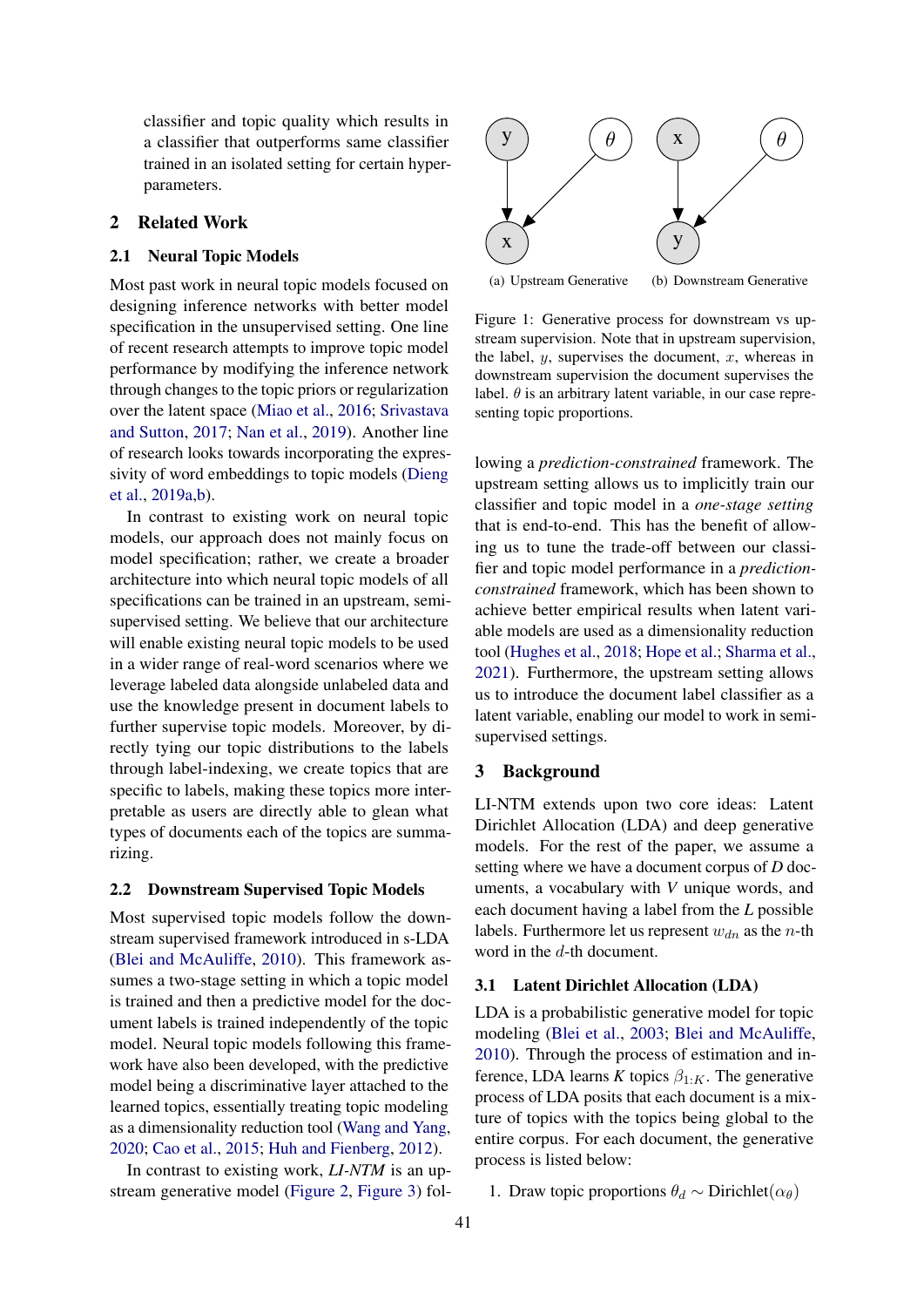<span id="page-2-0"></span>

Figure 2: Generative Process for LI-NTM: The label y indexes into our label-topic-word matrix  $\beta$ , which is "upstream" of the observed words in the document  $w$ .

- 2. For each word  $w$  in document:
	- (a) Draw topic assignment  $z_{dn} \sim \text{Cat}(\theta_d)$
	- (b) Draw word  $w_{dn} \sim \text{Cat}(\beta z_{dn})$
- 3. Draw responses  $y|z_{1:N}, \eta, \sigma^2 \sim \mathcal{N}(\eta^T \bar{z}, \sigma^2)$ *(if supervised)*

where  $\bar{z} := \frac{1}{N} \sum_{i=1}^{N} z_n$  and the parameters  $\eta, \sigma^2$ are estimated during inference.  $\alpha_{\theta}$  is a hyperparameter that serves as a prior for topic mixture proportions. In addition we also have hyperparameter  $\alpha_{\beta}$  that we use to place a dirichlet prior on our topics,  $\beta_k \sim$  Dirichlet $(\alpha_\beta)$ .

#### 3.2 Deep Generative Models

Deep Generative Models serve as the bridge between probabilistic models and neural networks. Specifically, deep generative models treat the parameters of distributions within probabilistic models as outputs of neural networks. Deep generative models fundamentally work because of the *re-parameterization trick* that allows for backpropogation through Monte-Carlo samples of distributions from the location-scale family. Specifically, for any distribution  $g(\cdot)$  from the location-scale family, we have that

$$
z \sim g(\mu, \sigma^2) \iff z = \mu + \sigma \cdot \epsilon, \epsilon \sim g(0, 1)
$$

thus allowing differentiation with respect to  $\mu, \sigma^2$ .

The Variational Auto-encoder is the simplest deep generative model [\(Kingma and Welling,](#page-9-5) [2014\)](#page-9-5) and it's generative process is as follows:

$$
p_{\theta}(x, z) = p_{\theta}(x|z)p(z)
$$
  
\n
$$
p_{\theta}(x|z) \sim \mathcal{N}(\mu_{\theta}(z), \Sigma_{\theta}(z))
$$
  
\n
$$
p(z) \sim \mathcal{N}(0, \mathcal{I})
$$

where  $\mu_{\theta}(z)$ ,  $\Sigma_{\theta}(z)$  are both parameterized by neural networks with variational parameters  $\theta$ . Inference on a variational autoencoder is done through

<span id="page-2-1"></span>

Figure 3: Architecture for LI-NTM in the un-labeled setting. y is used instead of obtaining a probability distribution  $\pi$  from the classifier in the labeled setting.  $q(\cdot|x)$  are distributions parameterized by neural networks. Note that we can optimize the classifier, encoder, and decoder in one backwards pass.

approximating the true posterior  $p(z|x)$  which is often intractable with an approximation  $q_{\phi}(z|x)$  that is parametrized by a neural network.

The M2 model is the semi-supervised extension of the variational auto-encoder where the input is modeled as being generated by both a continuous latent variable  $z$  and the class label  $y$  as a latent variable [\(Kingma et al.,](#page-9-14) [2014\)](#page-9-14). It follows the generative process below:

$$
p_{\theta}(x, z, y) = p_{\theta}(x|y, z)p(y)p(z)
$$
  
\n
$$
p_{\theta}(x|y, z) \sim \mathcal{N}(\mu_{\theta}(y, z), \Sigma_{\theta}(y, z))
$$
  
\n
$$
p(y) \sim Cat(y|\pi)
$$
  
\n
$$
p(z) \sim \mathcal{N}(0, \mathcal{I})
$$

where  $\pi$  is parameterizing the distribution on y and  $\mu_{\theta}(y, z), \Sigma_{\theta}(y, z)$  are both parameterized by neural networks. We then approximate the true posterior  $p(y, z|x)$  using by saying

$$
p(y, z|x) \approx q_{\phi}(z|y, x)q_{\phi}(y|x)
$$

where  $q_{\phi}(y|x)$  is a classifier that's used in the unlabeled case and  $q_{\phi}(z|y, x)$  is a neural network that takes in the true labels if available and the outputted labels from  $q_{\phi}(y|x)$  if unavailable.

#### 4 The Label-Indexed Neural Topic Model

LI-NTM is a neural topic model that leverages the labels  $y$  as a latent variable alongside the topic proportions  $\theta$  in generating the document x.

Notationally, let us denote the bag of words representation of a document as  $x \in \mathbb{R}^V$  and the one-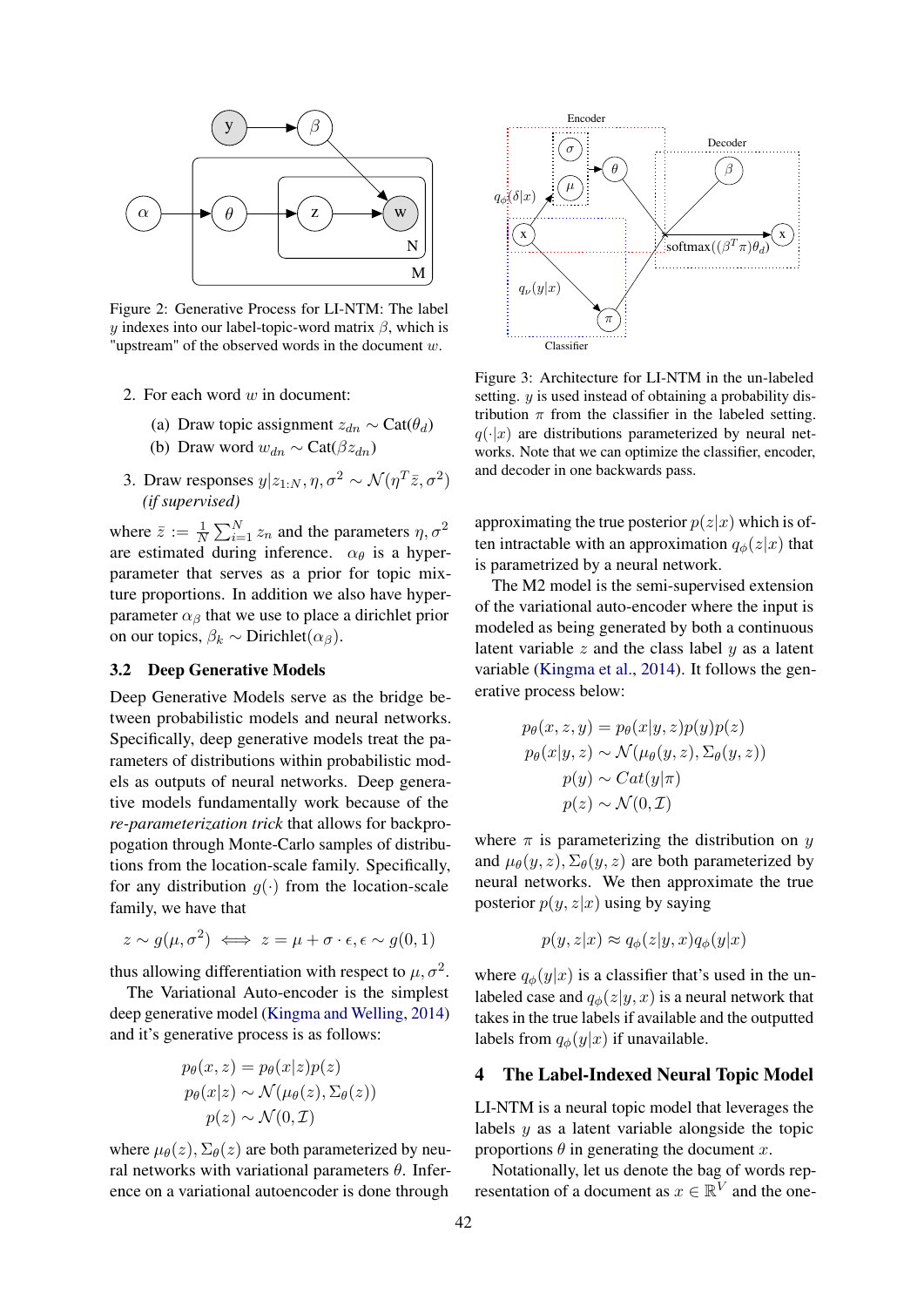hot encoded document label as  $y \in \mathbb{R}^L$ . Furthermore, we denote our latent topic proportions as  $\theta_d \in \mathbb{R}^K$  and our topics are represented using a three dimensional matrix  $\beta \in \mathbb{R}^{L \times K \times V}$ .

Under the LI-NTM, the generative process (also depicted in [Figure 2\)](#page-2-0) of the d-th document  $x_d$  is the following:

- 1. Draw topic proportions  $\theta_d \sim \mathcal{LN}(0, \mathbb{I})$
- 2. Draw document label  $y_d \sim \pi$
- 3. For each word  $w$  in document:
	- (a) Draw topic assignment  $z_{dn} \sim \text{Cat}(\theta_d)$
	- (b) Draw word  $w_{dn} \sim \text{Cat}(\beta_{u_d,z_{dn}})$

In Step 1, we draw from the Logistic-Normal  $LN(\cdot)$  to approximate the Dirichlet Distribution while remaining in the location-scale family necessary for re-parameterization [\(Blei et al.,](#page-8-8) [2003\)](#page-8-8). This is done obtained through:

$$
\delta_d \sim \mathcal{N}(0, \mathbb{I}), \theta_d = softmax(\delta_d)
$$

Note that since we sample from the Logistic-Normal, we do not require the Dirichlet prior hyperparameter  $\alpha$ .

Step 2 is unique for LI-NTM , in the unlabeled case, we sample a label  $y_d$  from  $\pi$ , which is the output of our classifier. In the labeled scenario, we skip step 2 and simply pass in the document label for our  $y_d$ . Step 3 is typical of traditional LDA, but one key difference is that in step 3b we also index by the  $\beta$  by  $y_d$  instead of just  $z_{dn}$ . This step is motivated by how the M2 model extended variational autoencoders to a semi-supervised setting [\(Kingma](#page-9-14) [et al.,](#page-9-14) [2014\)](#page-9-14).

A key contribution of our model is the idea of label-indexing. We introduce the supervision of the document labels by having different topics for different labels. Specifically, we have  $L \times K$  different topics and we denote the  $k$ -th topic for label  $l$  as the V dimensional vector,  $\beta_{l,k}$ . Under this setting, we can envision LI-NTM as running a separate LDA for each label once we index our corpus by document labels.

Label-indexing allows us to effectively train our model in a semi-supervised setting. In the unlabeled data setting, our jointly-learned classifier,  $q_{\phi}(y|x)$ , outputs a distribution over the labels,  $\pi$ . By computing the dot-product between  $\pi$  and our topic matrix  $\beta$ , this allows us to partially index into each label's topic proportional to the classifier's confidence and update the topics based on the unlabeled examples we are currently training on.

<span id="page-3-0"></span>Algorithm 1 Topic Modeling with LI-NTM

| Initialize model and variational parameters                      |
|------------------------------------------------------------------|
| <b>for</b> iteration $i = 1, 2, \ldots$ <b>do</b>                |
| <b>for</b> each document c in $c_1, c_2, \cdots, c_d$ <b>do</b>  |
| Get normalized bag-of-word representa-                           |
| tion $x_d$                                                       |
| Compute $\mu_d = NN_{encoder}(x_d \phi_\mu)$                     |
| Compute $\Sigma_d = NN_{encoder}(x_d   \phi_{\Sigma})$           |
| <b>if</b> labeled <b>then</b>                                    |
| $\pi = y_d$                                                      |
| else                                                             |
| $\pi = NN_{classifier}(x_d \nu)$                                 |
| end if                                                           |
| Sample $\theta_d \sim \mathcal{L} \mathcal{N}(\mu_d, \Sigma_d)$  |
| for each word in the document do                                 |
| $p(w_{dn} \theta_d, \pi) = \text{softmax}(\beta)^T \pi \theta_d$ |
| end for                                                          |
| end for                                                          |
| Compute the ELBO and its gradient (back-                         |
| prop.)                                                           |
| Update model parameters $\beta$                                  |
| Update variational parameters $(\phi_{\mu}, \phi_{\Sigma}, \nu)$ |
| end for                                                          |

## 5 Inference and Estimation

Given a corpus of normalized bag-of-word representation of documents  $x_1, x_2, \dots, x_d$  we aim to fit LI-NTM using variational inference in order to approximate intractable posteriors in maximum likelihood estimation [\(Jordan et al.,](#page-9-15) [1999\)](#page-9-15). Furthermore, we amortize the loss to allow for joint learning of the classifier and the topic model.

### 5.1 Variational Inference

We begin first by looking at a family of variational distributions  $q_{\phi}(\delta_d|x_d)$  in modeling the untransformed topic proportions and  $q_{\nu}(y_d|x_d)$  in modeling the classifier. More specifically,  $q_{\phi}(\delta_d|x_d)$  is a Gaussian whose mean and variance are parameterized by neural networks with parameter  $\phi$  and  $q_{\nu}(y_d|x_d)$  is a distribution over the labels parameterized by a MLP with parameter  $\nu$  [\(Kingma and](#page-9-5) [Welling,](#page-9-5) [2014;](#page-9-5) [Kingma et al.,](#page-9-14) [2014\)](#page-9-14).

We use this family of variational distributions alongside our classifier to lower-bound the marginal likelihood. The evidence lower bound (ELBO) is a function of model and variational parameters and provides a lower bound for the complete data log-likelihood. We derive two ELBObased loss functions: one for the labeled case and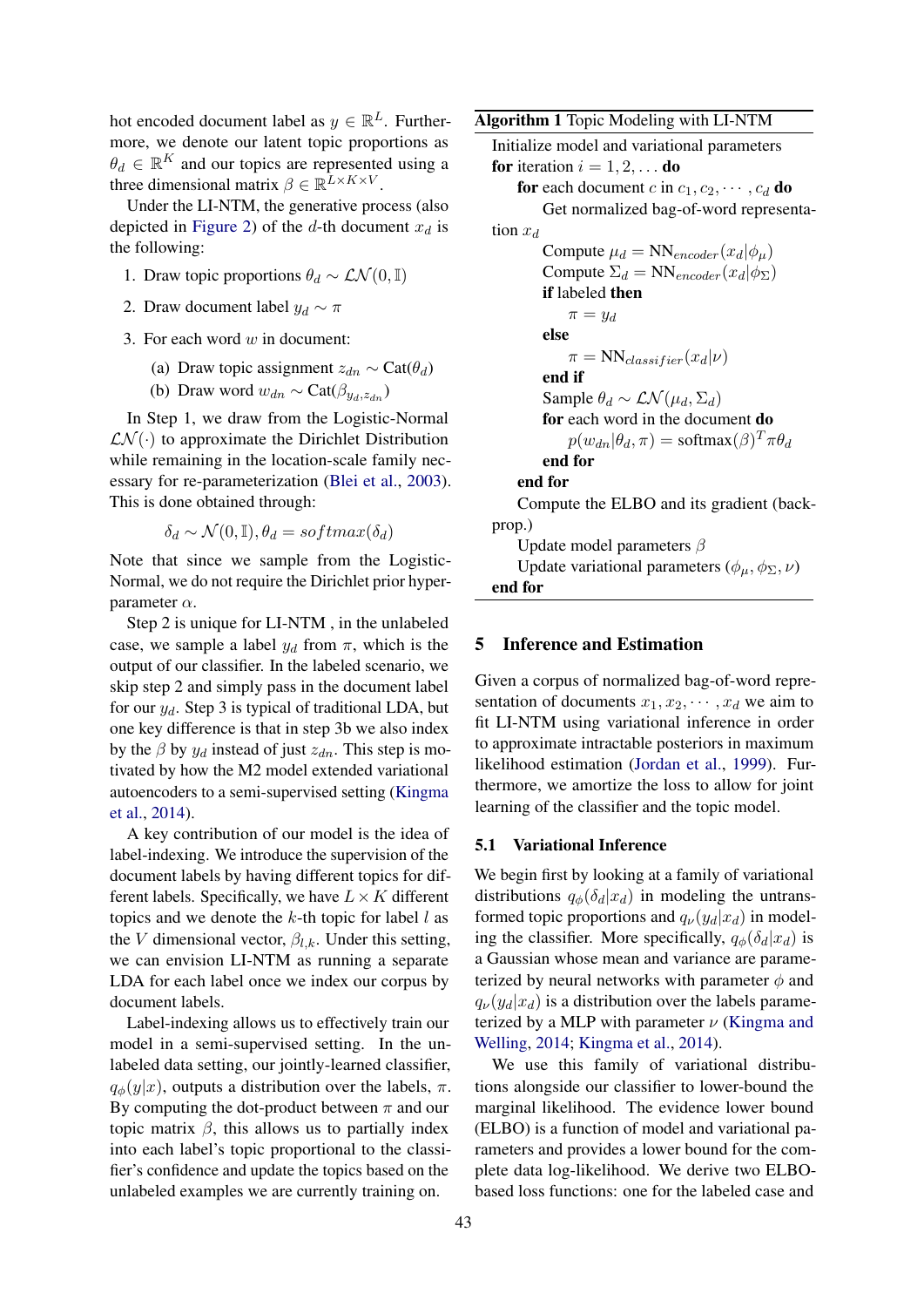one for the unlabeled case and we compute a linear interpolation of the two for our overall loss function.

$$
\mathcal{L}_{u} = \sum_{d=1}^{D} \sum_{n=1}^{N_d} \mathbb{E}_{q} [\log p(w_{dn} | \delta_d, q_{\nu}(y_d | x_d)] \n- \tau KL(q_{\phi}(\delta_d | x_d) || p(\delta_d)) \qquad (1) \n\mathcal{L}_{l} = \sum_{d=1}^{D} \sum_{n=1}^{N_d} \mathbb{E}_{q} [\log p(w_{dn} | \delta_d, q_{\nu}(y_d | x_d)] \n- \tau KL(q_{\phi}(\delta_d | x_d) || p(\delta_d)) \n+ \rho H(y_d, q_{\nu}(y_d | x_d)) \qquad (2)
$$

where Equation 1 serves as our unlabeled loss and Equation 2 serves as our labeled loss.  $\mathcal{H}(\cdot, \cdot)$  is the cross-entropy function.  $\tau$  and  $\rho$  are hyperparameters on the KL and cross-entropy terms in the loss respectively.

These hyper-parameters are well motivated.  $\tau$ is seen to be a hyper-parameter that tempers our posterior distribution over weights, which has been well-studied and shown to increase robustness to model mis-specification [\(Mandt et al.,](#page-9-16) [2016;](#page-9-16) [Wen](#page-9-17)[zel et al.,](#page-9-17) [2020\)](#page-9-17). Lower values  $\tau$  would result in posterior distributions with higher probability densities around the modes of the posterior. Furthermore, the  $\rho$  hyperparameter in our unlabeled loss is the core hyperparameter that makes our model fit the *prediction-constrained* framework, essentially allowing us to trade-off the between classifier and topic modeling performance [\(Hughes et al.,](#page-8-6) [2018\)](#page-8-6). Increasing values of  $\rho$  corresponds to emphasizing classifier performance over topic modeling performance.

We treat our overall loss as a combination of our labeled and unlabeled loss with  $\lambda \in (0, 1)$  being a hyper-parameter weighing the labeled and unlabeled loss.  $\lambda$  allows us weigh how heavily we want our unlabeled data to influence our models. Example cases where we may want high values of  $\lambda$  are when we have poor classifier performance or a disproportionate amount of unlabeled data compared to label data, causing the unlabeled loss to completely outweigh the labeled loss.

$$
\mathcal{L} = \lambda \mathcal{L}_l + (1 - \lambda) \mathcal{L}_u \tag{3}
$$

We optimize our loss with respect to both the model and variational parameters and leverage the *reparameterization trick* to perform stochastic optimization [\(Kingma and Welling,](#page-9-5) [2014\)](#page-9-5). The training

procedure is shown in [Algorithm 1](#page-3-0) and a visualization of a forward pass is given in [Figure 3.](#page-2-1) This loss function allows us to jointly learn our classification and topic modeling elements and we hypothesize that the implicit regularization from joint learning will increase performance for both elements as seen in previous research studies [\(Zweig and Weinshall,](#page-9-18) [2013\)](#page-9-18).

## 6 Experimental Setup

We perform an empirical evaluation of LI-NTM with two corpora: a synthetic dataset and *AG News*.

## 6.1 Baselines

We compare our topic model to the Embedded Topic Model (ETM), which is the current state of the art neural topic model that leverages word embeddings alongside variational autoencoders for unsupervised topic modeling [\(Dieng et al.,](#page-8-4) [2019a\)](#page-8-4). Further details about ETM are shown in the appendix [\(subsection A.2\)](#page-10-0). Furthermore, our baseline for our jointly trained classifier is a classifier with the same architecture outside of our jointly trained setting.

#### 6.2 Synthetic Dataset

We constructed our synthetic data to evaluate LI-NTM in ideal and worst-case settings.

- Ideal Setting: An ideal setting for LI-NTM consists of a corpus with similar word distributions for documents with the same label and very dissimilar word distributions for documents with different labels
- Worst Case Setting worst-case setting for LI-NTM consists of a corpus where the label has little to no correlation with the distribution of words in a document.

Since the labels are a fundamental aspect of LI-NTM we wanted to investigate how robust LI-NTM is in a real-word setting, specifically looking at how robust it was to certain types of mis-labeled data points. By jointly training our classifier with our topic model, we hope that by properly trading off topic quality and classification quality, our model will be more robust to mis-labeled data since we are able to manually tune how much we want to depend on the data labels.

We use the same distributions to generate the documents for both the ideal and worst-case data. In particular, we consider a vocabulary with  $V =$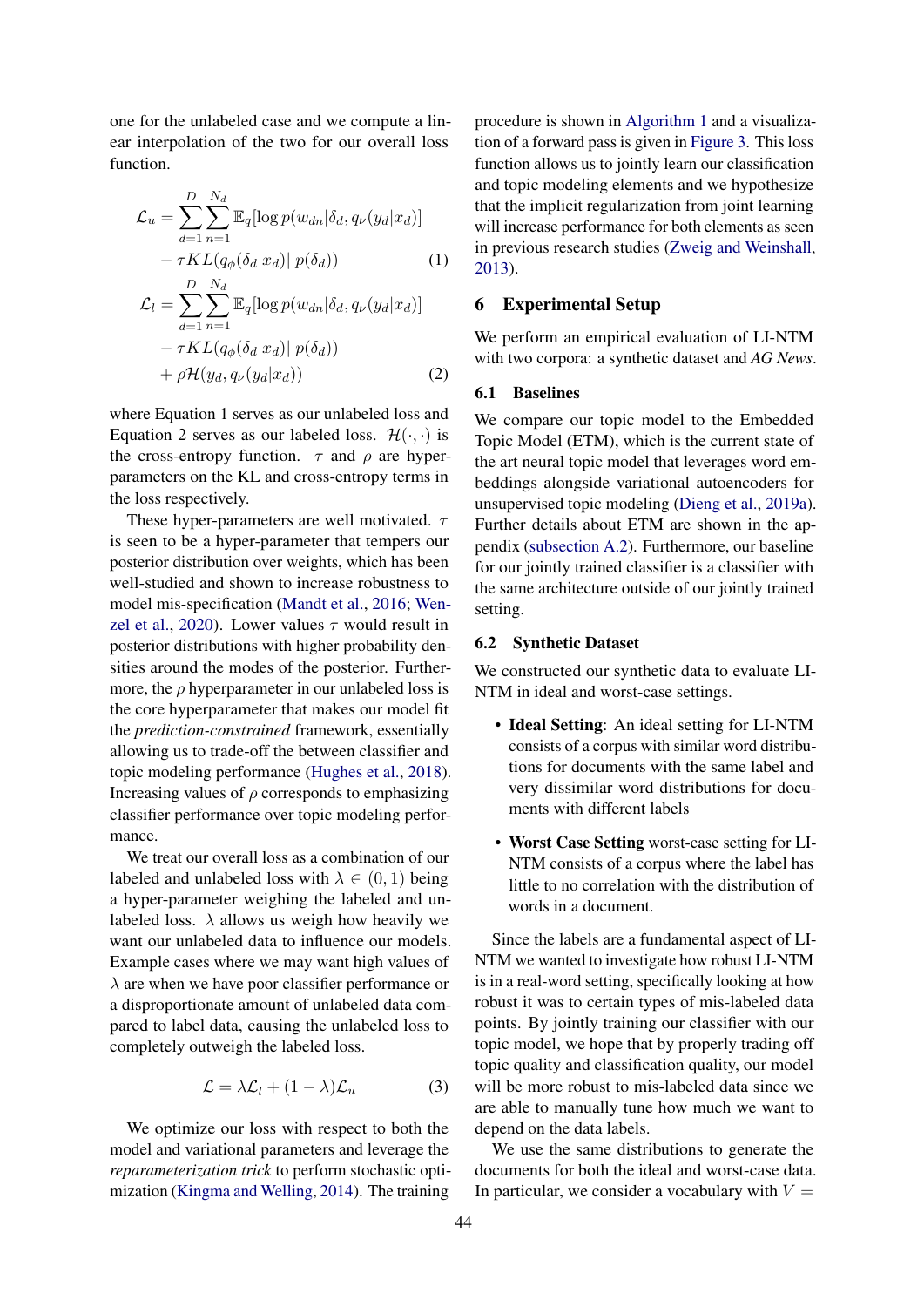20 words, and a task with  $L = 2$  labels. Documents are generated from one of two distributions,  $\mathcal{D}_1$ and  $\mathcal{D}_2$ .  $\mathcal{D}_1$  generates documents which have many occurrences of the first 10 words in the vocabulary (and very few occurrences of the last 10 words), while  $\mathcal{D}_2$  does the opposite, generating documents which have many occurrences of the last 10 words in the vocabulary (and very few occurrences of the first 10 words). The distributions  $\mathcal{D}_1$  and  $\mathcal{D}_2$ have parameters which are generated randomly for each trial, although the shape of the distributions is largely the same from trial to trial.

In the ideal case, the label corresponds directly to the distribution from which the document was generated. For the worst-case data, the label is 0 if the number of words in the document is an even number, and 1 otherwise, ensuring there is little to no correlation between label and word distributions in a document. Note that in our synthetic data experiments, all of the data is labeled. The effectiveness of LI-NTM in semi-supervised domains is evaluated in our *AG News* experiments.

## 6.3 AG News Dataset

The *AG News* dataset is a collection of news articles collected from more than 2,000 news sources by ComeToMyHead, an academic news search engine. This dataset includes 118,000 training samples and 7,600 test samples. Each sample is a short text with a single four-class label (one of world, business, sports and science/technology).

## 6.4 Evaluation Metrics

To evaluate our models, we used accuracy as a metric to gauge the quality of the classifier and perplexity to gauge the quality of the model as a whole. We opted to use perplexity as it is a measure for how well the model generalizes to unseen test data.

#### 7 Synthetic Data Experimental Results

We used our synthetic dataset to examine the performance of LI-NTM relative to ETM in a setting where the label strongly partitions our dataset into subsets that have distinct topics to investigate the effect and robustness of label indexing.

LI-NTM was trained on the fully labeled version of the both the ideal and worse case label synthetic dataset and ETM was trained on the same dataset with the label excluded, as ETM is a unsupervised method. We varied the number of topics in both LI-

<span id="page-5-0"></span>

Figure 4: Topic-word probability distribution visualization for LI-NTM on ideal case synthetic dataset with one topic per label. We observe that we learn topics that are strongly label partitioned.

NTM and ETM to explore realistic settings  $K =$ 2, 8 and the extreme setting  $K = 20$ .

#### 7.1 Effect of Number of Topics

Takeaway: More topics lead to better performance, especially when the label is uninformative.

First, we note that as we increase the number of topics, the performance of LI-NTM on ideal case labels, LI-NTM on worst case labels, and ETM improves as shown in [Table 1.](#page-6-0) This is expected as having more topics gives the model the capacity to learn more diverse topic-word distributions which leads to an improved reconstruction. However, we note that LI-NTM trained on the worst-case labels benefits most from the increase in the number of topics.

#### 7.2 Informative Labels

## Takeaway: Label Indexing is highly effective when labels partition the dataset well.

Next, we note that LI-NTM trained on the ideal case label synthetic dataset outperforms ETM with respect to perplexity (see [Table 1\)](#page-6-0). This result can be attributed to the fact that LI-NTM leverages label indexing to learn the label-topic-word distribution. Since the ideal case label version of the dataset was constructed such that the label strongly partitions the dataset into two groups (each of which has a very distinct topic-word distribution), and since we had perfect classifier accuracy (the ideal case label dataset was constructed such that the classification problem was trivial), LI-NTM is able to use the output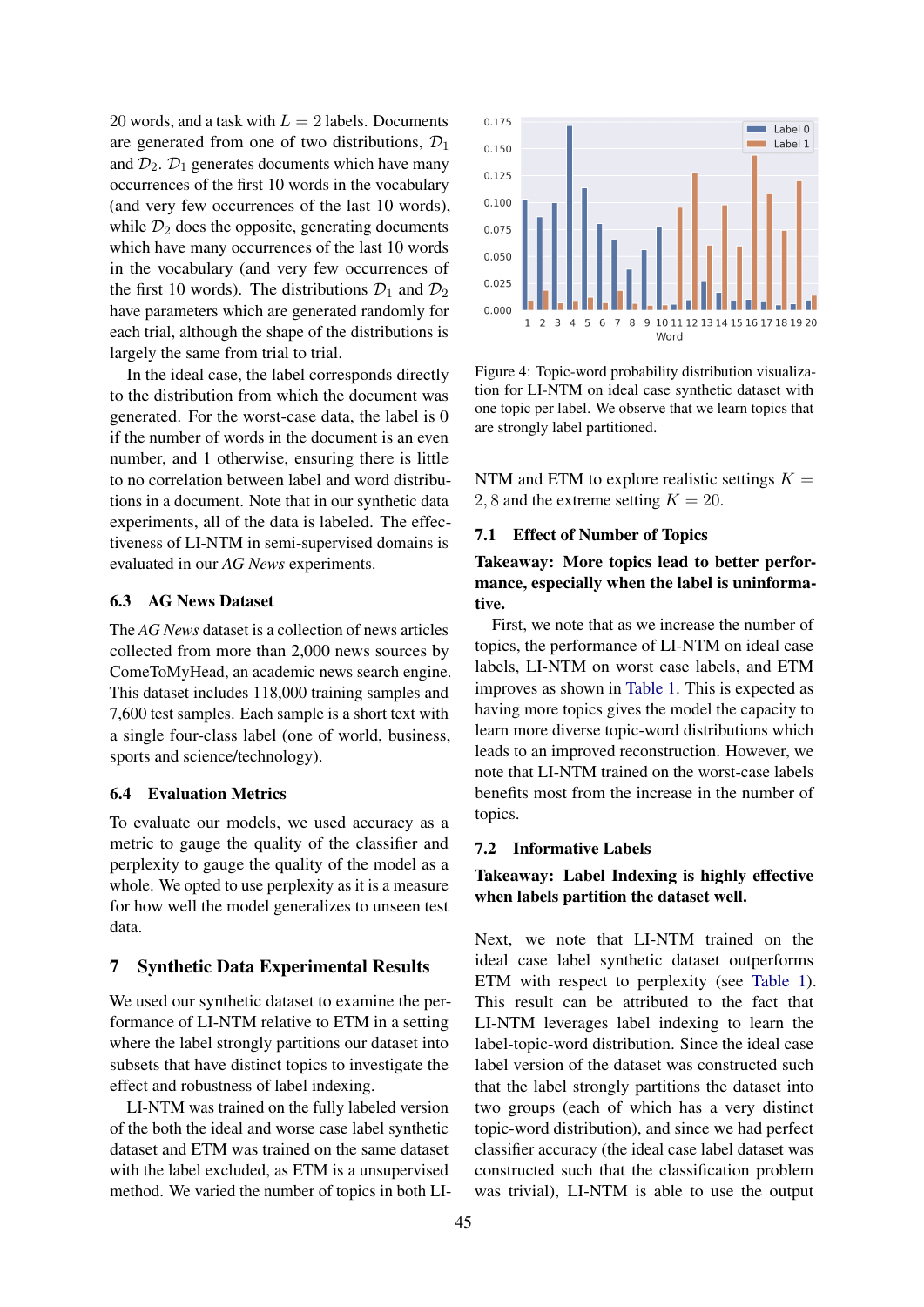<span id="page-6-0"></span>

|             |       |       |       |       | Total Num. Topics ETM Ideal LI-NTM WC LI-NTM (V1) WC LI-NTM (V2) Perplexity Lower Bound |
|-------------|-------|-------|-------|-------|-----------------------------------------------------------------------------------------|
| $2^{\circ}$ | 11.78 | 11.42 | 19.71 | 18.70 |                                                                                         |
| 8           | 11.27 | 10.72 | 12.83 | 10.90 |                                                                                         |
| 20          | 10.88 | 10.50 | 11.20 | 10.77 | 9.50                                                                                    |

<span id="page-6-1"></span>Table 1: Perplexities of LI-NTM (ideal and worst case synthetic data) compared to ETM for a varied number of topics. WC LI-NTM (V1) corresponds to training the model normally in the worst case setting, while WC LI-NTM (V2) corresponds to training with  $\rho = 0$ . Note that LI-NTM is able to outperform ETM in both the ideal and worst case scenarios.

|    | Total Num. Topics Worst Case Labels Ideal Case Labels |                |
|----|-------------------------------------------------------|----------------|
|    | $50.2 \pm 0.6$                                        | $54.2 \pm 2.0$ |
| 8. | $50.4 \pm 0.5$                                        | $84.3 \pm 8.8$ |
| 20 | $50.4 \pm 0.2$                                        | $93.7 \pm 6.2$ |

Table 2: Accuracies of classifier LI-NTM (V2) on ideal case and worst case labels. LI-NTM (V2) is trained only on worst-case labels but evaluated on both worst case and ideal case label test sets. Note that even though  $\alpha = 0$  and the training set is only worst case labels, the reconstruction loss distantly supervises the classifier to learn the true ideal case labels.

from the classifier to index into the topic-word distribution with 100% accuracy.

If we denote the topic-word distribution corresponding to label 0 by  $\beta_0$  and the topic-word distribution corresponding to label 1 by  $\beta_1$ , we note that LI-NTM is able to leverage  $\beta_0$  to specialize in generating the words for the documents corresponding to label 0 while using  $\beta_1$  to specialize in generating the words for the documents corresponding to label 1 (see [Figure 4\)](#page-5-0). Overall, this result suggests that LI-NTM performs well in settings when the dataset exhibits strong label partitioning.

#### 7.3 Uninformative Labels

Takeaway: With proper hyperparameters, LI-NTM is able to achieve good topic model performance even when we have uninformative labels.

We now move to examining the results produced by LI-NTM trained on the worst-case labels. In this data setting, we investigated the robustness of the LI-NTM architecture. Specifically, we looked at a worst-case dataset, where we have labels that are uninformative and are thus not good at partitioning the dataset into subsets that have distinct topics.

In the worst-case setting, we define the following two instances of the LI-NTM model.

• **LI-NTM (V1)** This model refers to the normal  $(\rho \neq 0)$  version of the model trained in the worst case setting.

• LI-NTM (V2) This model refers to a LI-NTM model with zero-ed out classification loss ( $\rho = 0$ ), essentially pushing the model to only accurately reconstruct the original data.

For LI-NTM (V1), we did see decreases in performance; namely, that V1 has a worse perplexity than both ETM and ideal case LI-NTM. This aligns with our expectation that having a label with very low correlation to the topic-word distributions in the document results in poor performance in LI-NTM. This can be attributed to the failure of LI-NTM to adequately label-index in cases where this occurs.

However, for LI-NTM (V2) we found that we were actually able to achieve lower perplexity than ETM when the model was told to produce more than 2 topics, even with uninformative labels. To understand why this was happening, we analyzed the accuracy of the original classifier in LI-NTM (V2) on both the worst-case labels (which it was trained on) and the ideal-case labels (which it was not trained on). We report our results in [Table 2.](#page-6-1) The key takeaway is that we observed a much higher accuracy on the ideal labels compared to the worst-case labels. This suggests that when  $\rho = 0$ the classifier *implicitly* learns the ideal labels that are necessary to learn a good reconstruction of the data, even when the provided labels are heavily *uninformative or misspecified*. This shows the benefit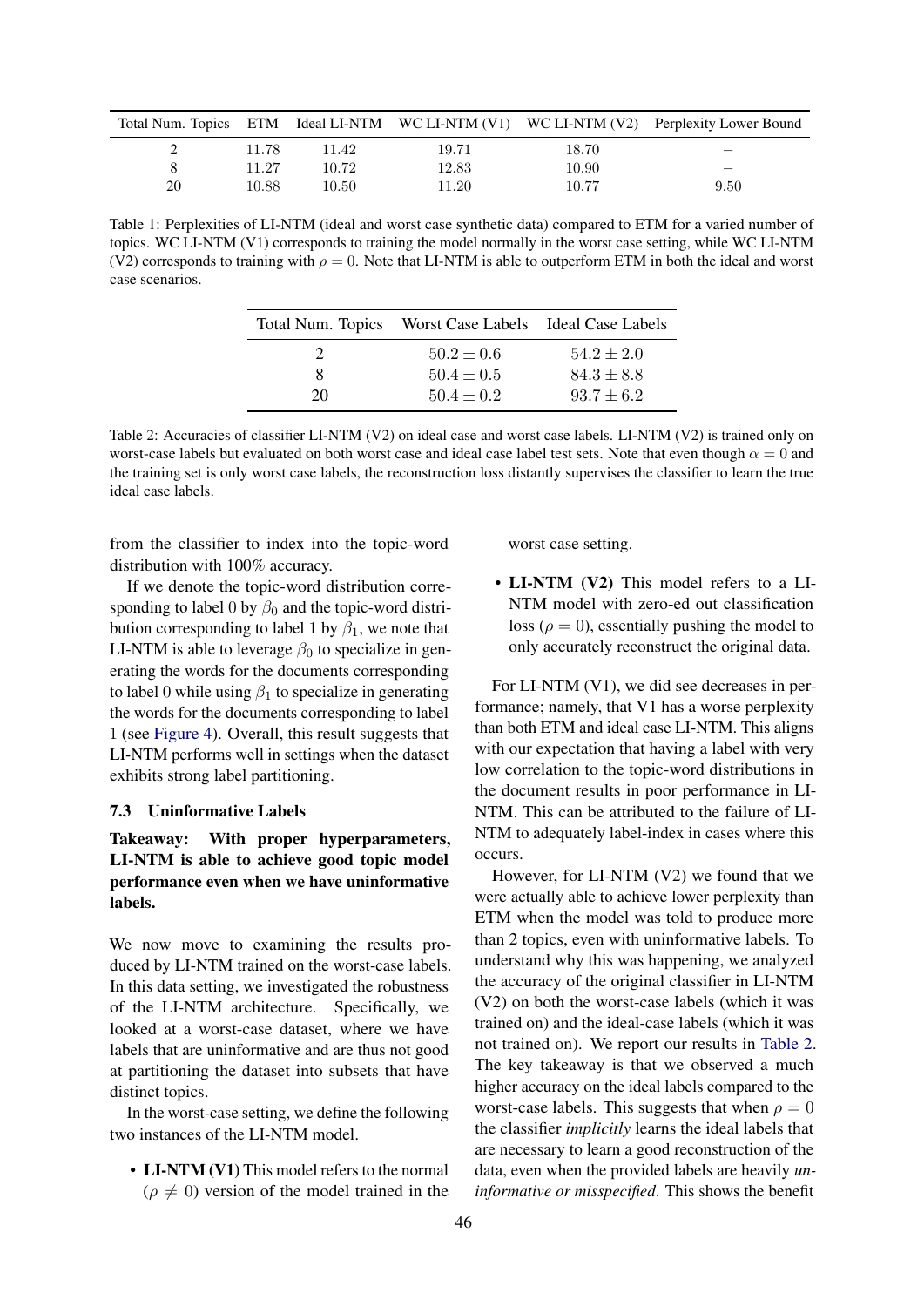<span id="page-7-0"></span>

| Data Regime               |        | ETM Perplexity LI-NTM Perplexity LI-NTM Accuracy |       | <b>Baseline Accuracy</b> |
|---------------------------|--------|--------------------------------------------------|-------|--------------------------|
| 5% labeled, 5% unlabeled  | 205.93 | $210.76 \pm 2.17$                                | 86.3% | 86.2%                    |
| 5% labeled, 15% unlabeled | 190.10 | $187.66 \pm 2.23$                                | 86.3% | 86.2%                    |
| 5% labeled, 55% unlabeled | 177.71 | $175.43 \pm 5.01$                                | 86.8% | 86.2%                    |
| 5% labeled, 95% unlabeled | 177.34 | $169.40 \pm 4.08$                                | 87.2% | 86.2%                    |

<span id="page-7-1"></span>Table 3: The results from ETM, LI-NTM, and a baseline classifier for the AG News dataset. The baseline classifier was the same for each data regime, hence the duplicate values. Note that in the high data settings, LI-NTM outperformed ETM in terms of perplexity, although in the lowest data setting, the lack of data hurt LI-NTM since it further partitions the topics by labels. Accuracy increased near linearly as unlabeled data increased.

| <b>Sports</b> | Science/Technology | World       | <b>Business</b> |
|---------------|--------------------|-------------|-----------------|
| series        | web                | minister    | stocks          |
| game          | search             | prime       | oil             |
| red           | google             | palestinian | prices          |
| boston        | new                | gaza        | reuters         |
| run           | online             | israel      | company         |
| night         | site               | leader      | shares          |
| league        | internet           | arafat      | inc             |
| yankees       | engine             | said        | percent         |
| new           | com                | yasser      | yesterday       |
| york          | yahoo              | sharon      | percent         |

Table 4: Example topics (top ten words) corresponding to each label from LI-NTM run on the AG-News Dataset. Each topic is assigned a label and it is clear that the distribution of words for each topic depends on the label.

of label-indexing and of jointly learning our topic model and classifier in a semi-supervised fashion. Even in cases with uninformative data points, by setting  $\rho = 0$ , the joint learning setting of our classifier and topic model pushes the classifier, through the need for successful document reconstruction, to generate a probability distribution over labels that is close to the true, ideal-case labels despite only being given uninformative or mis-labeled data.

## 8 AG News Experimental Results

We used the AG News dataset to evaluate the performance of LI-NTM in the semi-supervised setting. Specifically, we aimed to analyze the extent to which unlabeled data can improve the performance of *both* the classifier and topic model in the LI-NTM architecture. Ideally, in the unlabeled case, the distant supervision provided to the classifier from the reconstruction loss would align with the task of predicting correct labels.

We ran four experiments on ETM and LI-NTM in which the amount of unlabeled data was gradually increased, while the amount of labeled data was kept fixed. In each of the experiments, 5% of the dataset was considered labeled, while 5%, 15%, 55%, and 95% of the whole dataset was considered unlabeled in each of the four experiments respectively.

## 8.1 Semi-Supervised Learning: Topic Model Performance

## Takeaway: Combining label-indexing with semi-supervised learning increases topic model performance.

In [Table 3](#page-7-0) we observe that perplexity decreases as the model sees more unlabeled data. We also note that LI-NTM has a lower perplexity than ETM in higher data settings, supporting the hypothesis that guiding the reconstruction of a document exclusively via label-specific topics makes reconstruction an easier task. In the lowest data regime (5% labeled, 5% unlabeled), LI-NTM performs worse than ETM. This suggests that while in high-data settings, LI-NTM is able to effectively leverage  $L = 4$  sets of topics, in low-data settings there are not enough documents to learn sufficient structure.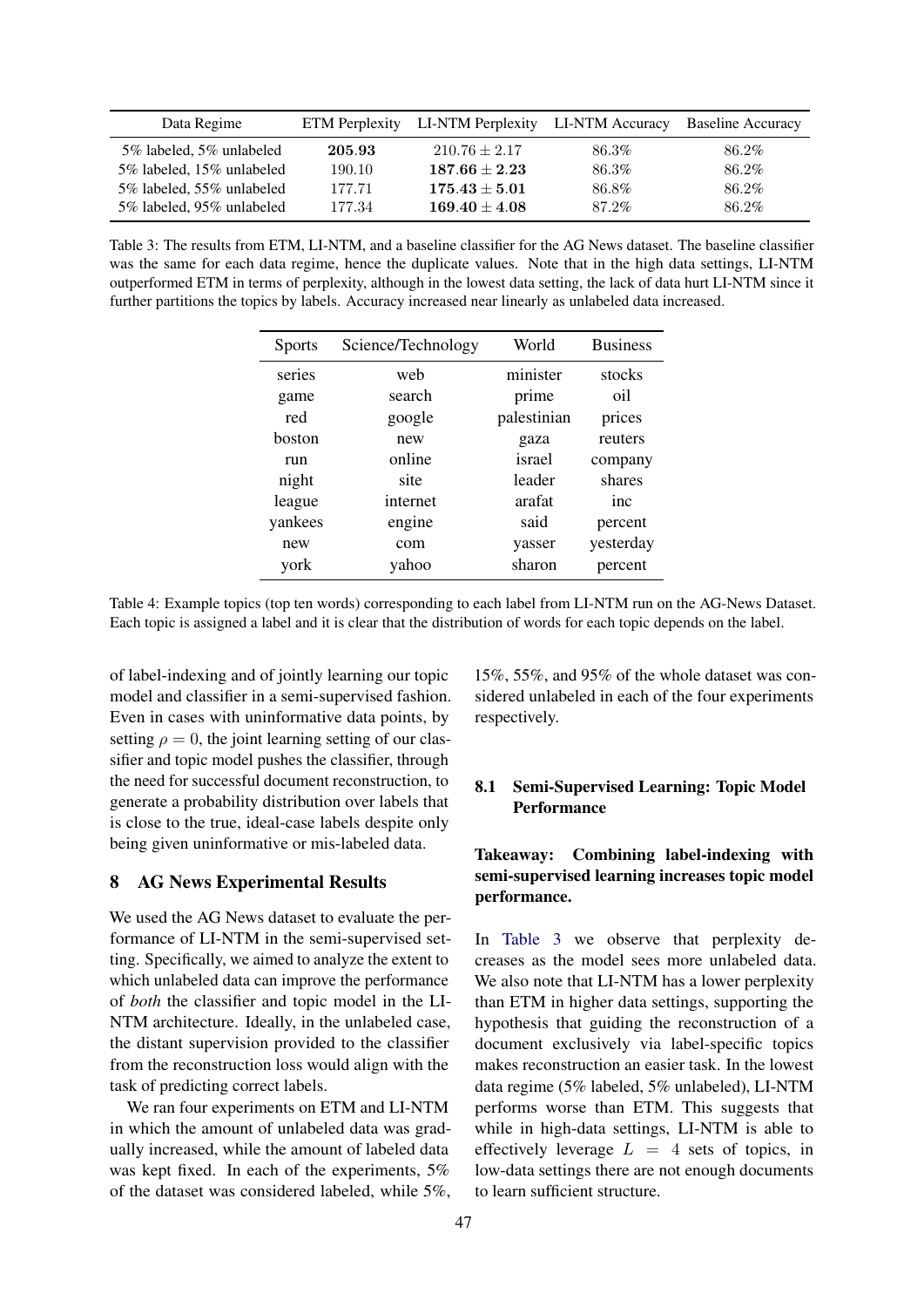## 8.2 Semi-Supervised Learning: Classifier **Performance**

## Takeaway: Topic modeling supervises the classifier, resulting in better classification performance.

Jointly learning the classifier and topic model also seem to benefit the classifier; [Table 3](#page-7-0) shows classification performance increases linearly with the amount of unlabeled data. The accuracy increase suggest the task of reconstructing the bag of words is helpful in news article classification.

Select topics learned from LI-NTM on the AG News Dataset are presented in [Table 4](#page-7-1) and the distributions are visualized in the appendix [Figure A1.](#page-11-0)

## 9 Conclusion

In this paper, we introduced the LI-NTM, which, to the extent of our knowledge, is the first upstream neural topic model with applications to a semisupervised data setting. Our results show that when applied to both a synthetic dataset and AG News, LI-NTM outperforms ETM with respect to perplexity. Furthermore, we found that the classifier in LI-NTM was able to outperform a baseline that doesn't leverage any unlabeled data. Even more promising is the fact that the classifier in LI-NTM continued to experience gains in accuracy when increasing the proportion of unlabeled data. While we aim to iterate upon our results, our current findings indicate that LI-NTM is comparable with current state-of-the-art models while being applicable in a wider range of real-world settings.

In future work, we hope to further experiment with the idea of label-indexing. While in LI-NTM every topic is label-specific, real datasets have some common words and topics that are labelagnostic. Future work could augment the existing LI-NTM framework with additional label-agnostic global topics which prevent identical topics from being learned across multiple labels. We are also interested in extending our semi-supervised, upstream paradigm to a semi-parametric setting in which the number of topics we learn is not a predefined hyperparameter but rather something that is learned.

## 10 Acknowledgements

AS is supported by R01MH123804, and FDV is supported by NSF IIS-1750358. All authors acknowledge insightful feedback from members of

### CS282 Fall 2021.

### References

- <span id="page-8-0"></span>David M Blei. 2012. Probabilistic topic models. *Communications of the ACM*, 55(4):77–84.
- David M Blei, Thomas L Griffiths, Michael I Jordan, Joshua B Tenenbaum, et al. Hierarchical topic models and the nested chinese restaurant process.
- David M Blei and John D Lafferty. 2007. A correlated topic model of science. *The annals of applied statistics*, 1(1):17–35.
- <span id="page-8-1"></span>David M. Blei and Jon D. McAuliffe. 2010. [Supervised](http://arxiv.org/abs/1003.0783) [topic models.](http://arxiv.org/abs/1003.0783)
- <span id="page-8-8"></span>David M Blei, Andrew Y Ng, and Michael I Jordan. 2003. Latent dirichlet allocation. *the Journal of machine Learning research*, 3:993–1022.
- <span id="page-8-3"></span>Ziqiang Cao, Sujian Li, Yang Liu, Wenjie Li, and Heng Ji. 2015. A novel neural topic model and its supervised extension. In *Proceedings of the AAAI Conference on Artificial Intelligence*, volume 29.
- <span id="page-8-4"></span>Adji B. Dieng, Francisco J. R. Ruiz, and David M. Blei. 2019a. [Topic modeling in embedding spaces.](http://arxiv.org/abs/1907.04907)
- <span id="page-8-5"></span>Adji B Dieng, Francisco JR Ruiz, and David M Blei. 2019b. The dynamic embedded topic model. *arXiv preprint arXiv:1907.05545*.
- Caitlin Doogan and Wray Buntine. 2021. [Topic model](https://doi.org/10.18653/v1/2021.naacl-main.300) [or topic twaddle? re-evaluating semantic inter](https://doi.org/10.18653/v1/2021.naacl-main.300)[pretability measures.](https://doi.org/10.18653/v1/2021.naacl-main.300) In *Proceedings of the 2021 Conference of the North American Chapter of the Association for Computational Linguistics: Human Language Technologies*, pages 3824–3848, Online. Association for Computational Linguistics.
- <span id="page-8-7"></span>Gabriel Hope, Michael C Hughes, Finale Doshi-Velez, and Erik B Sudderth. Prediction-constrained hidden markov models for semi-supervised classification.
- Alexander Hoyle, Pranav Goel, Andrew Hian-Cheong, Denis Peskov, Jordan Boyd-Graber, and Philip Resnik. 2021. Is automated topic model evaluation broken? the incoherence of coherence. *Advances in Neural Information Processing Systems*, 34.
- <span id="page-8-6"></span>Michael Hughes, Gabriel Hope, Leah Weiner, Thomas McCoy, Roy Perlis, Erik Sudderth, and Finale Doshi-Velez. 2018. [Semi-supervised prediction-constrained](https://proceedings.mlr.press/v84/hughes18a.html) [topic models.](https://proceedings.mlr.press/v84/hughes18a.html) In *Proceedings of the Twenty-First International Conference on Artificial Intelligence and Statistics*, volume 84 of *Proceedings of Machine Learning Research*, pages 1067–1076. PMLR.
- <span id="page-8-2"></span>Seungil Huh and Stephen E Fienberg. 2012. Discriminative topic modeling based on manifold learning. *ACM Transactions on Knowledge Discovery from Data (TKDD)*, 5(4):1–25.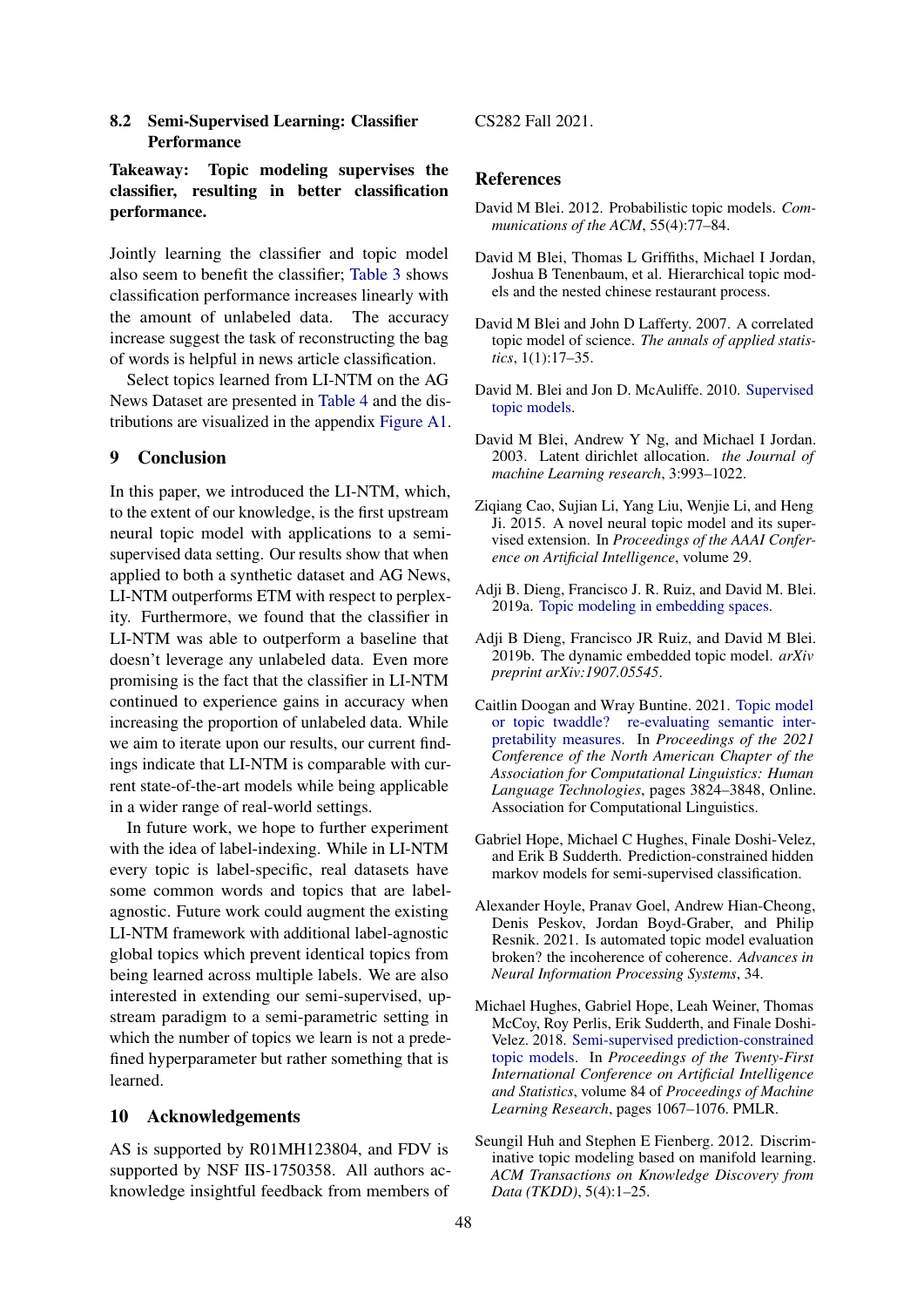- <span id="page-9-7"></span>Tomoharu Iwata. 2021. Few-shot learning for topic modeling. *arXiv preprint arXiv:2104.09011*.
- <span id="page-9-15"></span>Michael I Jordan, Zoubin Ghahramani, Tommi S Jaakkola, and Lawrence K Saul. 1999. An introduction to variational methods for graphical models. *Machine learning*, 37(2):183–233.
- <span id="page-9-14"></span>Diederik P. Kingma, Danilo J. Rezende, Shakir Mohamed, and Max Welling. 2014. [Semi-supervised](http://arxiv.org/abs/1406.5298) [learning with deep generative models.](http://arxiv.org/abs/1406.5298)
- <span id="page-9-5"></span>Diederik P Kingma and Max Welling. 2014. [Auto](http://arxiv.org/abs/1312.6114)[encoding variational bayes.](http://arxiv.org/abs/1312.6114)
- Durk P Kingma, Tim Salimans, and Max Welling. 2015. Variational dropout and the local reparameterization trick. *Advances in neural information processing systems*, 28.
- <span id="page-9-10"></span>Simon Lacoste-Julien, Fei Sha, and Michael Jordan. 2008. Disclda: Discriminative learning for dimensionality reduction and classification. *Advances in neural information processing systems*, 21.
- <span id="page-9-2"></span>Lin Liu, Lin Tang, Wen Dong, Shaowen Yao, and Wei Zhou. 2016. An overview of topic modeling and its current applications in bioinformatics. *SpringerPlus*, 5(1):1–22.
- <span id="page-9-16"></span>Stephan Mandt, James McInerney, Farhan Abrol, Rajesh Ranganath, and David Blei. 2016. Variational tempering. In *Artificial intelligence and statistics*, pages 704–712. PMLR.
- Xianling Mao, Zhaoyan Ming, Tat-Seng Chua, Si Li, Hongfei Yan, and Xiaoming Li. 2012. [Sshlda:](http://www.aclweb.org/anthology/D12-1073) [A semi-supervised hierarchical topic model.](http://www.aclweb.org/anthology/D12-1073) In *EMNLP-CoNLL*, pages 800–809.
- <span id="page-9-11"></span>Yishu Miao, Lei Yu, and Phil Blunsom. 2016. [Neural](http://arxiv.org/abs/1511.06038) [variational inference for text processing.](http://arxiv.org/abs/1511.06038)
- <span id="page-9-12"></span>Feng Nan, Ran Ding, Ramesh Nallapati, and Bing Xiang. 2019. [Topic modeling with wasserstein autoen](http://arxiv.org/abs/1907.12374)[coders.](http://arxiv.org/abs/1907.12374)
- Yves Petinot, Kathleen McKeown, and Kapil Thadani. 2011. [A hierarchical model of web summaries.](https://aclanthology.org/P11-2118) In *Proceedings of the 49th Annual Meeting of the Association for Computational Linguistics: Human Language Technologies*, pages 670–675, Portland, Oregon, USA. Association for Computational Linguistics.
- <span id="page-9-9"></span>Daniel Ramage, David Hall, Ramesh Nallapati, and Christopher D. Manning. 2009. Labeled lda: A supervised topic model for credit attribution in multilabeled corpora. In *Proceedings of the 2009 Conference on Empirical Methods in Natural Language Processing: Volume 1 - Volume 1*, EMNLP '09, page 248–256, USA. Association for Computational Linguistics.
- Jason Ren, Russell Kunes, and Finale Doshi-Velez. 2020. Prediction focused topic models via feature selection. In *International Conference on Artificial Intelligence and Statistics*, pages 4420–4429. PMLR.
- <span id="page-9-4"></span>Danilo Jimenez Rezende, Shakir Mohamed, and Daan Wierstra. 2014. Stochastic backpropagation and approximate inference in deep generative models. In *International conference on machine learning*, pages 1278–1286. PMLR.
- <span id="page-9-0"></span>Michal Rosen-Zvi, Thomas Griffiths, Mark Steyvers, and Padhraic Smyth. 2012. The author-topic model for authors and documents. *arXiv preprint arXiv:1207.4169*.
- <span id="page-9-3"></span>Nadine Schneider, Nikolas Fechner, Gregory A. Landrum, and Nikolaus Stiefl. 2017. [Chemical topic](https://doi.org/10.1021/acs.jcim.7b00249) [modeling: Exploring molecular data sets using a](https://doi.org/10.1021/acs.jcim.7b00249) [common text-mining approach.](https://doi.org/10.1021/acs.jcim.7b00249) *Journal of Chemical Information and Modeling*, 57(8):1816–1831. PMID: 28715190.
- <span id="page-9-13"></span>Abhishek Sharma, Catherine Zeng, Sanjana Narayanan, Sonali Parbhoo, and Finale Doshi-Velez. 2021. On learning prediction-focused mixtures. *arXiv preprint arXiv:2110.13221*.
- <span id="page-9-6"></span>Akash Srivastava and Charles Sutton. 2017. [Autoencod](http://arxiv.org/abs/1703.01488)[ing variational inference for topic models.](http://arxiv.org/abs/1703.01488)
- <span id="page-9-8"></span>Xinyi Wang and Yi Yang. 2020. Neural topic model with attention for supervised learning. In *International Conference on Artificial Intelligence and Statistics*, pages 1147–1156. PMLR.
- <span id="page-9-17"></span>Florian Wenzel, Kevin Roth, Bastiaan Veeling, Jakub Swiatkowski, Linh Tran, Stephan Mandt, Jasper Snoek, Tim Salimans, Rodolphe Jenatton, and Sebastian Nowozin. 2020. How good is the bayes posterior in deep neural networks really? In *International Conference on Machine Learning*, pages 10248–10259. PMLR.
- <span id="page-9-1"></span>Xiaohui Yan, Jiafeng Guo, Yanyan Lan, and Xueqi Cheng. 2013. A biterm topic model for short texts. In *Proceedings of the 22nd international conference on World Wide Web*, pages 1445–1456.
- <span id="page-9-18"></span>Alon Zweig and Daphna Weinshall. 2013. Hierarchical regularization cascade for joint learning. In *International Conference on Machine Learning*, pages 37–45. PMLR.

## A Appendix

#### A.1 Optimization Procedure

During optimization, there are three components of LI-NTM that are being trained: the encoder neural network, β (the word distributions per label and topic), and the classifier neural network. We found randomly initializing all three trainable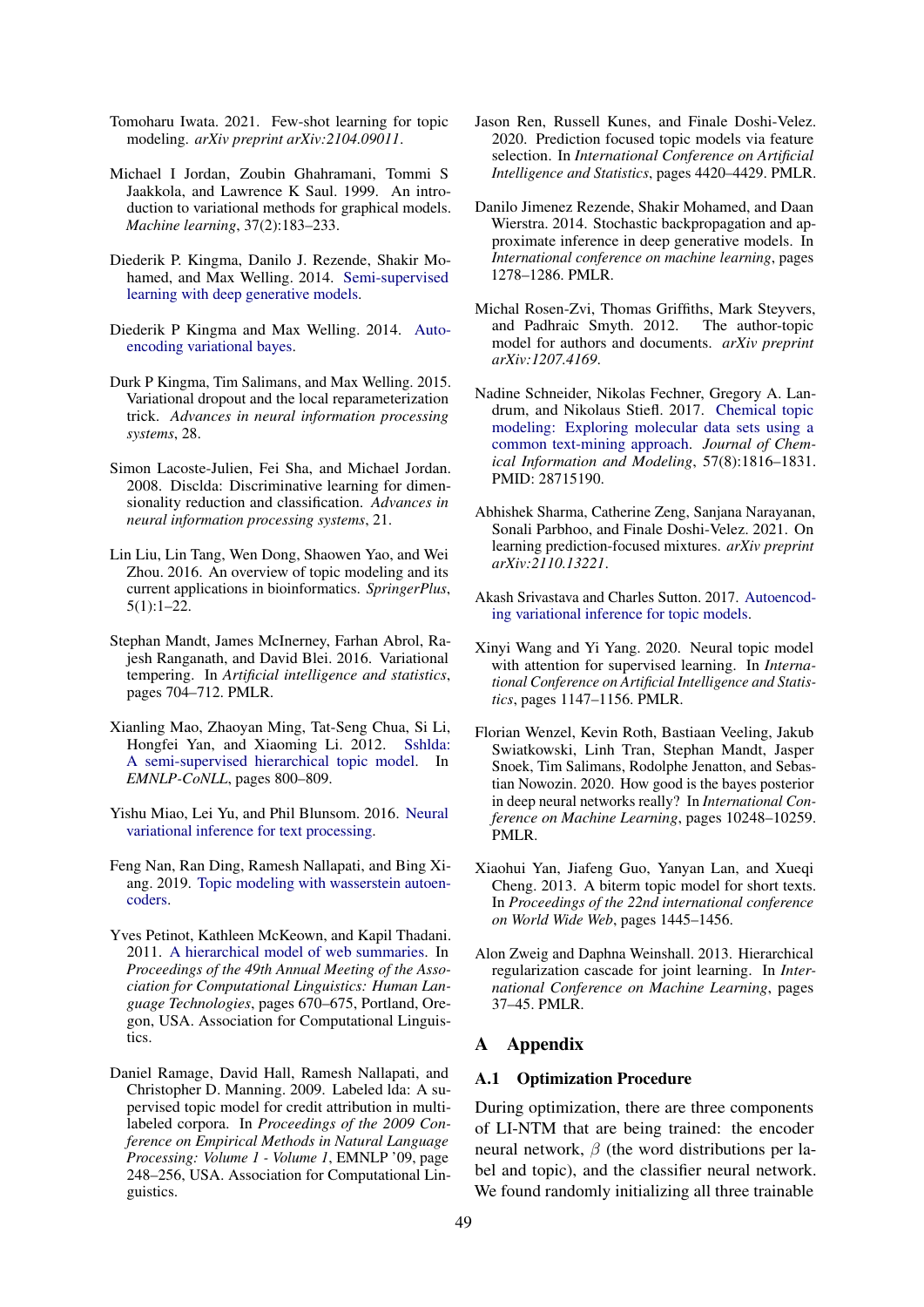components and training them together lead to undesirable local minima (both perplexity and classification accuracy were undesirable). Instead, we consistently achieved our best results by first training the classifier normally on the task before training all three components together. All experimental results shown used this optimization procedure.

## <span id="page-10-0"></span>A.2 Embedded Topic Model (ETM)

Please find the generative process for ETM below [\(Dieng et al.,](#page-8-4) [2019a\)](#page-8-4). Note that ETM has two latent dimensions. There is the L-dimensional embedding space which the vocabulary is embedded into and each document is represented by K latent topics. Furthermore, note that in ETM, each topic is represented by a vector  $\alpha_k \in \mathbb{R}^L$  which is the embedded representation of the topic in embedding space. Furthermore, ETM defines an embedding matrix  $\rho$  with dimension  $L \times K$  where the column  $\rho_v$  is the embedding of word v.

- 1. Draw topic proportions  $\theta_d \sim \mathcal{LN}(0, I)$
- 2. For each word  $n$  in document:
	- (a) Draw topic assignment  $z_{dn} \sim \text{Cat}(\theta_d)$
	- (b) Draw word  $w_{dn} \sim \text{softmax}(\rho^T \alpha_{z_{dn}})$

## A.3 Visualization of Topics

See [Figure A1](#page-11-0)